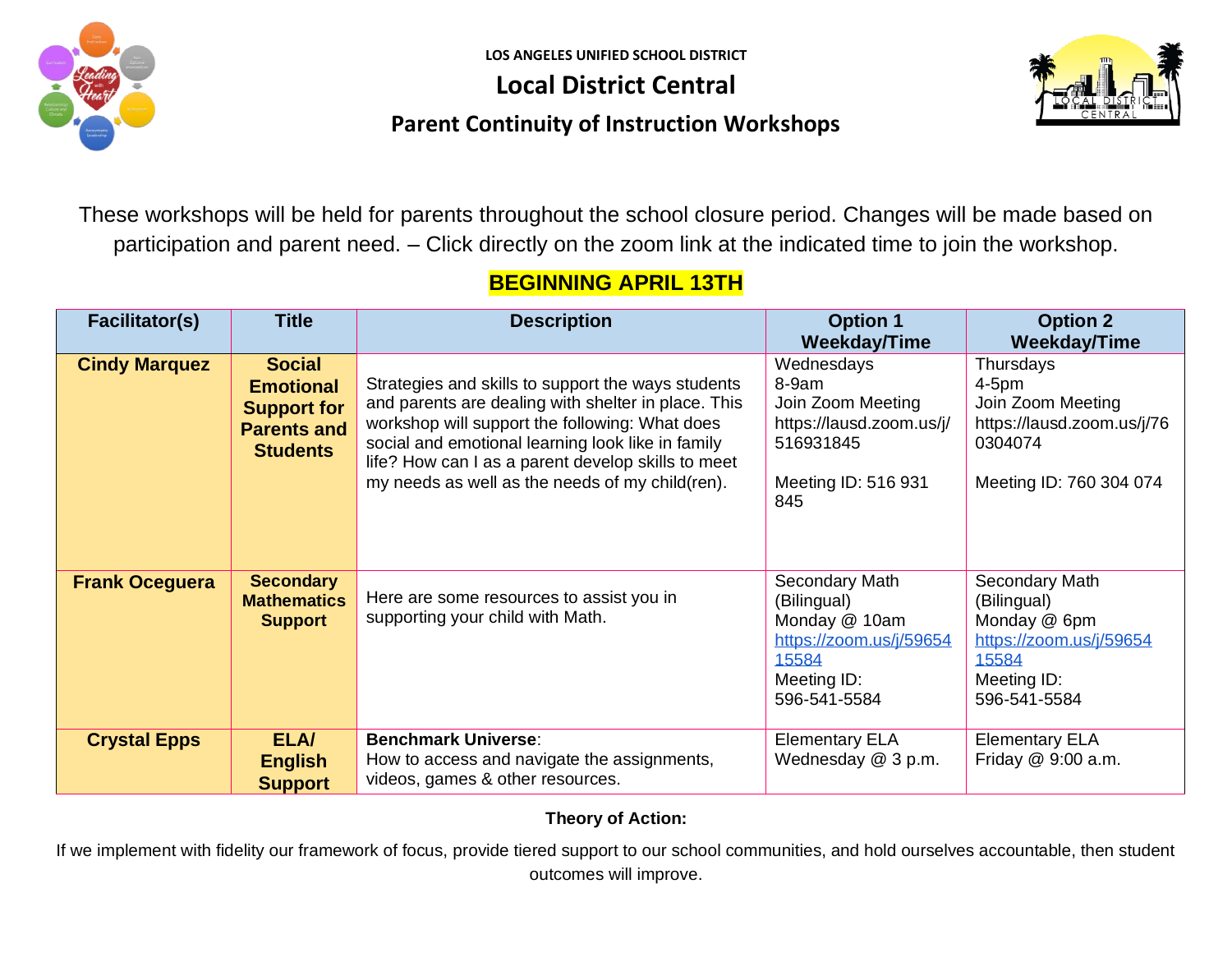

**LOS ANGELES UNIFIED SCHOOL DISTRICT**

## **Local District Central**



# **Parent Continuity of Instruction Workshops**

|                                  |                                                                   |                                                                                                                                                                                                           | Join Zoom Meeting<br>https://zoom.us/j/77788<br>4375<br>Meeting ID: 777 884<br>375                                                 | Join Zoom Meeting<br>https://zoom.us/j/3730667<br>89<br>Meeting ID: 373 066 789                                                    |
|----------------------------------|-------------------------------------------------------------------|-----------------------------------------------------------------------------------------------------------------------------------------------------------------------------------------------------------|------------------------------------------------------------------------------------------------------------------------------------|------------------------------------------------------------------------------------------------------------------------------------|
| <b>Janie Yoo</b>                 | <b>Elementary</b><br><b>Math</b><br><b>Support</b>                | Online resources and real world activities you can<br>do at home to support your child with number<br>sense                                                                                               | <b>Elementary Math</b><br>Tuesday @ 2 p.m.<br>Join Zoom Meeting<br>https://zoom.us/j/62104<br>55051<br>Meeting ID: 621 045<br>5051 | <b>Elementary Math</b><br>Friday @ 10:30 a.m.<br>Join Zoom Meeting<br>https://zoom.us/j/621045<br>5051<br>Meeting ID: 621 045 5051 |
| <b>Annie</b><br><b>Grenseman</b> | <b>Secondary</b><br>English &<br><b>Reading</b><br><b>Support</b> | Explore ways to support English classes and/or<br>Reading for your middle school or high school<br>child's learning, while at home. These activities<br>could help support your child's academic success! | Secondary<br>English/Reading<br>Wednesday 1:00 pm -<br>1:45 pm Join Zoom<br>Meeting<br>https://lausd.zoom.us/j/<br>12055052        | Secondary<br>English/Reading<br>Friday 10:00 am $- 10:45$<br>am.<br>Join Zoom Meeting<br>https://lausd.zoom.us/j/32<br>9787079     |

#### **Theory of Action:**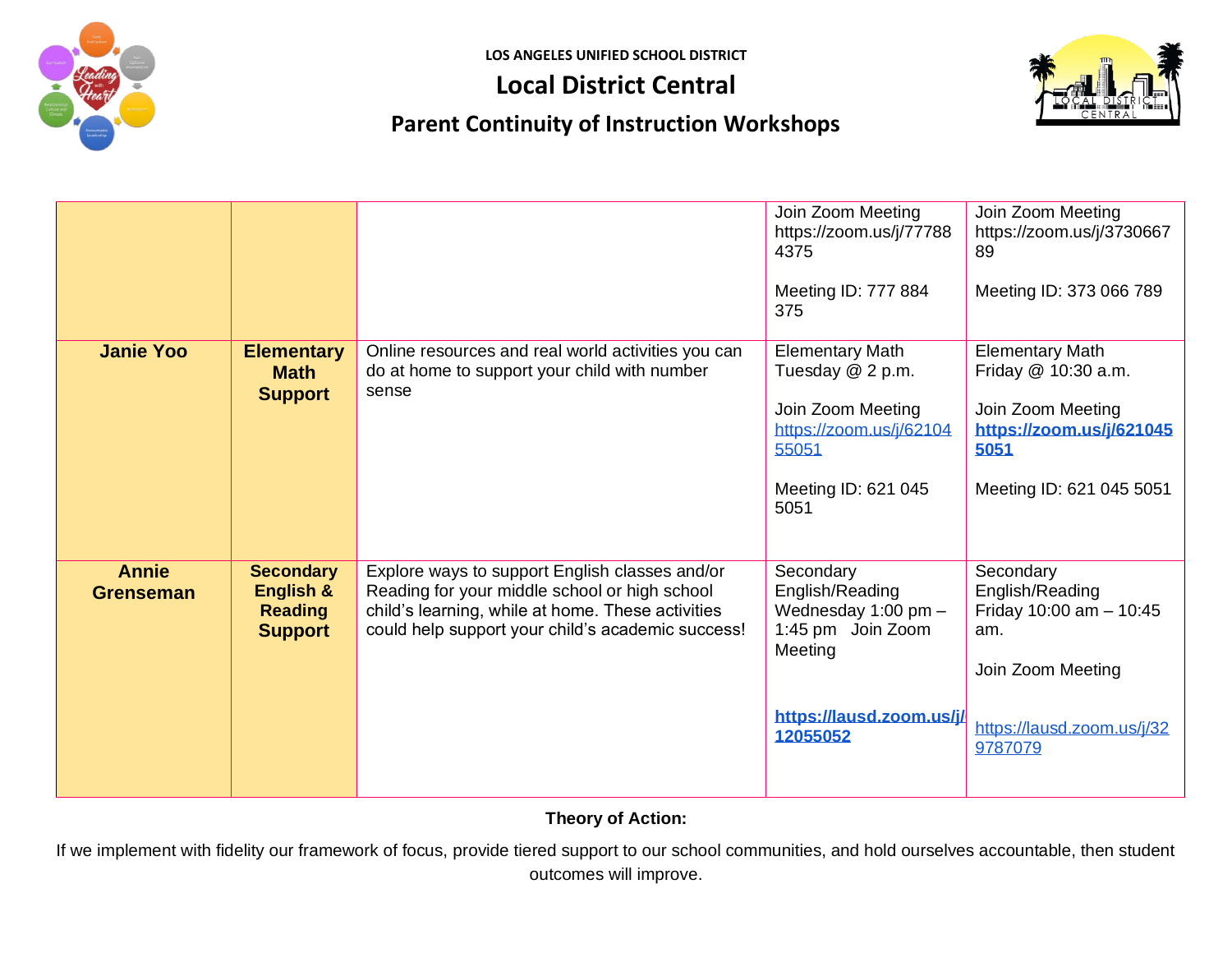

# **Local District Central**



## **Parent Continuity of Instruction Workshops**

|                                                                                                               |                                                                  |                                                                                                                                                                                                                                                                                                                                                                         | <b>Meeting ID: 612 055</b><br>052                                                                    | Meeting ID: 329 787 079                                                                             |
|---------------------------------------------------------------------------------------------------------------|------------------------------------------------------------------|-------------------------------------------------------------------------------------------------------------------------------------------------------------------------------------------------------------------------------------------------------------------------------------------------------------------------------------------------------------------------|------------------------------------------------------------------------------------------------------|-----------------------------------------------------------------------------------------------------|
| <b>Yolanda Bueno</b>                                                                                          | <b>Special</b><br><b>Education</b><br><b>Support</b>             | Provide an overview of how the Division of Special<br>Education is providing support to students to the<br>extent possible. Parents will also learn how to<br>participate in a Virtual IEP meeting.                                                                                                                                                                     | Tuesday $3:00 - 4:00$<br>https://zoom.us/j/57269<br>1787<br>Meeting ID: 572 691                      | Thursday 3:00 - 4:00 pm<br>https://lausd.zoom.us/j/92<br>2125370<br>Meeting ID:<br>922-125-370      |
|                                                                                                               |                                                                  |                                                                                                                                                                                                                                                                                                                                                                         | 787                                                                                                  |                                                                                                     |
| <b>Carmela Bravo</b>                                                                                          | <b>Grade</b><br><b>Reports &amp;</b><br>$A-G$<br><b>Progress</b> | To ensure all LAUSD graduates have the option to enroll<br>directly into a university and be prepared for a career,<br>the District has implemented a College and Career<br>Readiness through A-G initiative. We will review what<br>specifically the A - G requirements consist of and<br>ensuring your child completes the requirements for<br>graduation and beyond. | Tuesday 3:00 - 4:00<br>pm<br>https://lausd.zoom.us/j/<br>922125370<br>Meeting ID: 922-125-<br>370    | Thursday 3:00 - 4:00 pm<br>https://lausd.zoom.us/j/92<br>2125370<br>Meeting ID: 922-125-370         |
| <b>Wendoly</b><br>Serrano, Juana<br>Anguiano,<br>Yadhira<br>Hernandez,<br><b>Cristina</b><br><b>Rodriguez</b> | <b>Language</b><br><b>Developme</b><br>nt Support                | How parents can use the Constructive<br>Conversation skills to increase their child's English<br>Proficiency and Target Language Proficiency.<br>Presented in English and Spanish.                                                                                                                                                                                      | Tuesdays @ 3pm<br>Join Zoom Meeting<br>https://zoom.us/j/45063<br>2970<br>Meeting ID: 450 632<br>970 | Fridays @11:30am<br>Join Zoom Meeting<br>https://zoom.us/j/4506329<br>70<br>Meeting ID: 450 632 970 |
| <b>PACE UNIT</b><br><b>Theresa Arreguín</b>                                                                   | <b>PACE Unit</b><br><b>Resources</b><br>and Q&A                  | An overview of resources such as Parent<br>Involvement library, Parent Portal and a question<br>and answer session on how to support learning at                                                                                                                                                                                                                        | Tuesday<br>10:00 -11:00 am                                                                           | Thursday 3:00-4:00 pm<br>Join Zoom Meeting                                                          |

#### **Theory of Action:**